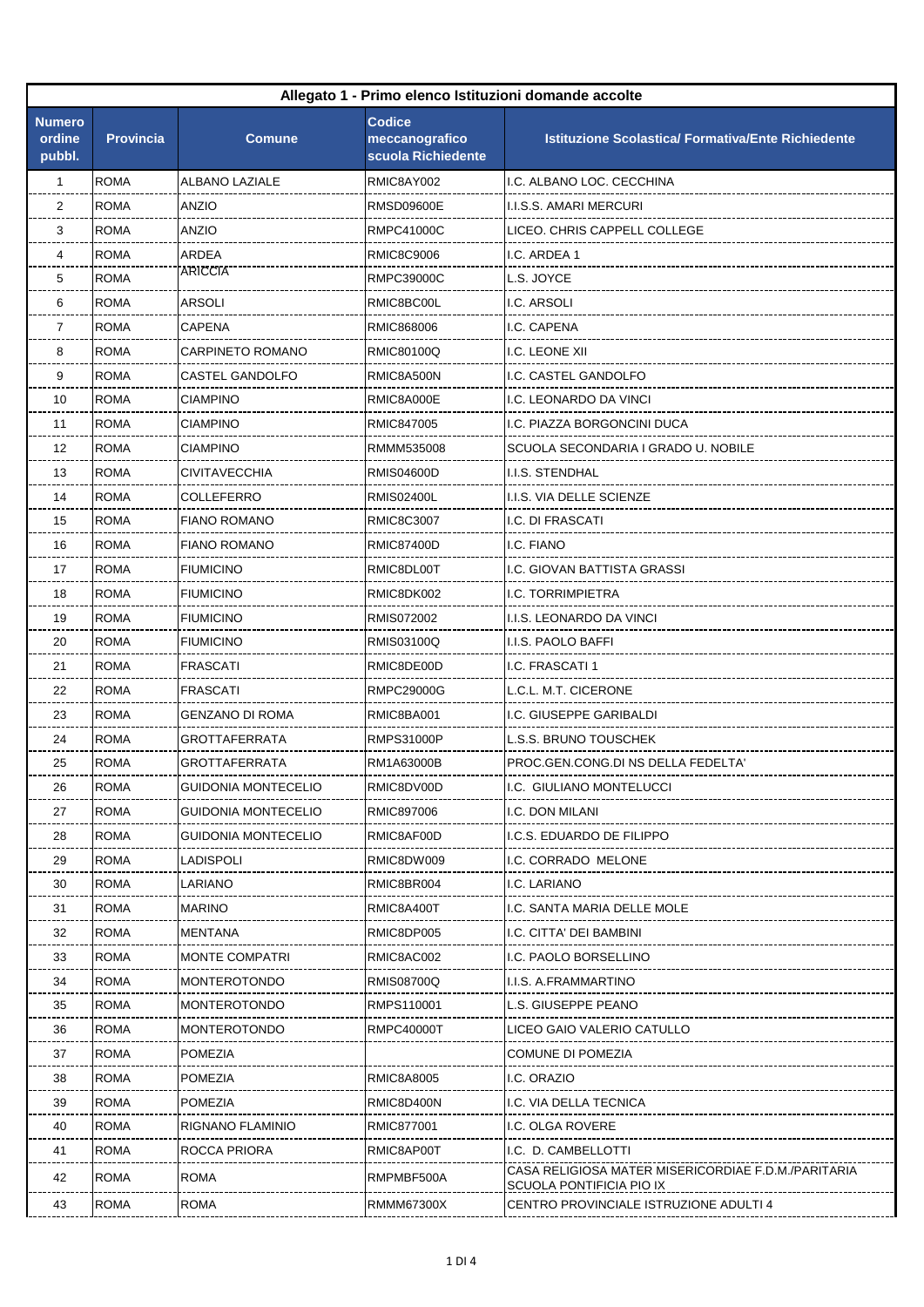| Allegato 1 - Primo elenco Istituzioni domande accolte |                  |               |                                                       |                                                                                      |
|-------------------------------------------------------|------------------|---------------|-------------------------------------------------------|--------------------------------------------------------------------------------------|
| <b>Numero</b><br>ordine<br>pubbl.                     | <b>Provincia</b> | <b>Comune</b> | <b>Codice</b><br>meccanografico<br>scuola Richiedente | <b>Istituzione Scolastica/ Formativa/Ente Richiedente</b>                            |
| 44                                                    | <b>ROMA</b>      | <b>ROMA</b>   | RM1E07500N                                            | CONGREGAZIONE FRATELLI SCUOLE CRISTIANE /PARITARIA<br><b>ISTITUTO VILLA FLAMINIA</b> |
| 45                                                    | <b>ROMA</b>      | <b>ROMA</b>   | RMIC8CS00B                                            | I. C. EMMA CASTELNUOVO                                                               |
| 46                                                    | <b>ROMA</b>      | <b>ROMA</b>   | RMIC8FZ002                                            | I.C PIAZZA FORLANINI                                                                 |
| 47                                                    | <b>ROMA</b>      | <b>ROMA</b>   | RMIC8EH00G                                            | I.C VIA A. SAVINIO 43                                                                |
| 48                                                    | <b>ROMA</b>      | <b>ROMA</b>   | RMIC8EJ00R                                            | I.C. A. DE GASPERI                                                                   |
| 49                                                    | <b>ROMA</b>      | <b>ROMA</b>   | RMIC8FM00V                                            | I.C. ANTONIO VIVALDI                                                                 |
| 50                                                    | <b>ROMA</b>      | <b>ROMA</b>   | RMIC8C700E                                            | I.C. ANZIO III                                                                       |
| 51                                                    | <b>ROMA</b>      | ROMA          | RMIC8B400C                                            | I.C. BRUNO MUNARI                                                                    |
| 52                                                    | <b>ROMA</b>      | <b>ROMA</b>   | <b>RMIC81100A</b>                                     | I.C. CARLO LEVI                                                                      |
| 53                                                    | <b>ROMA</b>      | <b>ROMA</b>   | RMIC8GW005                                            | I.C. CLAUDIO ABBADO                                                                  |
| 54                                                    | <b>ROMA</b>      | <b>ROMA</b>   | <b>RMIC84500D</b>                                     | I.C. DANTE ALIGHIERI                                                                 |
| 55                                                    | <b>ROMA</b>      | <b>ROMA</b>   | RMIC8E900B                                            | I.C. ELISA SCALA                                                                     |
| 56                                                    | <b>ROMA</b>      | <b>ROMA</b>   | RMIC804007                                            | I.C. FALCONE BORSELLINO                                                              |
| 57                                                    | <b>ROMA</b>      | <b>ROMA</b>   | RMIC8EG00Q                                            | I.C. FILATTIERA 84                                                                   |
| 58                                                    | <b>ROMA</b>      | <b>ROMA</b>   | <b>RMIC83500V</b>                                     | I.C. FONTANILE ANAGNINO                                                              |
| 59                                                    | <b>ROMA</b>      | <b>ROMA</b>   | RMIC8FR002                                            | I.C. FRANCESCO CILEA                                                                 |
| 60                                                    | <b>ROMA</b>      | <b>ROMA</b>   | <b>RMIC81000E</b>                                     | I.C. GIORGIO PERLASCA                                                                |
| 61                                                    | <b>ROMA</b>      | ROMA          | RMIC820005                                            | I.C. GIOVANNI PALOMBINI                                                              |
| 62                                                    | <b>ROMA</b>      | <b>ROMA</b>   | RMIC841006                                            | I.C. GIOVANNI PAOLO II                                                               |
| 63                                                    | <b>ROMA</b>      | <b>ROMA</b>   | RMIC8F400V                                            | I.C. GOFFREDO PETRASSI                                                               |
| 64                                                    | <b>ROMA</b>      | <b>ROMA</b>   | <b>RMIC86100B</b>                                     | I.C. INDRO MONTANELLI                                                                |
| 65                                                    | <b>ROMA</b>      | <b>ROMA</b>   | RMIC8GK00T                                            | I.C. L.GO S.PIO V                                                                    |
| 66                                                    | ROMA             | <b>ROMA</b>   | RMIC8E300C                                            | I.C. LARGO COCCONI                                                                   |
| 67                                                    | <b>ROMA</b>      | <b>ROMA</b>   | RMIC8FT003                                            | I.C. LARGO ORIANI                                                                    |
| 68                                                    | <b>ROMA</b>      | <b>ROMA</b>   | rmic8gc00n                                            | I.C. LARGO VOLUMNIA                                                                  |
| 69                                                    | <b>ROMA</b>      | ROMA          | <b>RMIC86400V</b>                                     | I.C. LUCIO FONTANA                                                                   |
| 70                                                    | <b>ROMA</b>      | <b>ROMA</b>   | RMIC8ES00L                                            | I.C. M. GANDHI                                                                       |
| 71                                                    | ROMA             | ROMA          | RMIC8GS00T                                            | I.C. OCTAVIA                                                                         |
| 72                                                    | <b>ROMA</b>      | <b>ROMA</b>   | RMIC8BP00C                                            | I.C. Ovidio                                                                          |
| 73                                                    | <b>ROMA</b>      | <b>ROMA</b>   | RMIC8GX001                                            | I.C. PARCO DELLA VITTORIA                                                            |
| 74                                                    | ROMA             | ROMA          | RMIC8EF00X                                            | I.C. PIAZZA CAPRI                                                                    |
| 75                                                    | <b>ROMA</b>      | <b>ROMA</b>   | RMIC8E0001                                            | I.C. PIAZZA CESARE DE CUPIS                                                          |
| 76                                                    | ROMA             | ROMA          | RMIC8FX00A                                            | I.C. PINO PUGLISI                                                                    |
| 77                                                    | <b>ROMA</b>      | <b>ROMA</b>   | RMIC8G300N                                            | I.C. ROSETTA ROSSI                                                                   |
| 78                                                    | <b>ROMA</b>      | <b>ROMA</b>   | RMIC8CN00V                                            | I.C. SAN VITTORINO CORCOLLE                                                          |
| 79                                                    | ROMA             | ROMA          | RMIC8EW00X                                            | I.C. SIMONETTA SALACONE                                                              |
| 80                                                    | <b>ROMA</b>      | <b>ROMA</b>   | <b>RMIC80700P</b>                                     | I.C. URUGUAY                                                                         |
| 81                                                    | ROMA             | ROMA          | RMIC8F9002                                            | .C. VELLETRI CENTRO                                                                  |
| 82                                                    | <b>ROMA</b>      | <b>ROMA</b>   | RMIC8E100R                                            | I.C. VIA ARETUSA                                                                     |
| 83                                                    | ROMA             | <b>ROMA</b>   | RMIC8GE009                                            | I.C. VIA CENEDA                                                                      |
| 84                                                    | ROMA             | ROMA          | RMIC8EY00G                                            | I.C. VIA LUCA GHIN                                                                   |
| 85                                                    | <b>ROMA</b>      | <b>ROMA</b>   | <b>RMIC8G5009</b>                                     | I.C. VIA MAFFI                                                                       |
| 86                                                    | ROMA             | ROMA          | rmic8er00b                                            | .C. VIA NICOLA MARIA NICOLAI                                                         |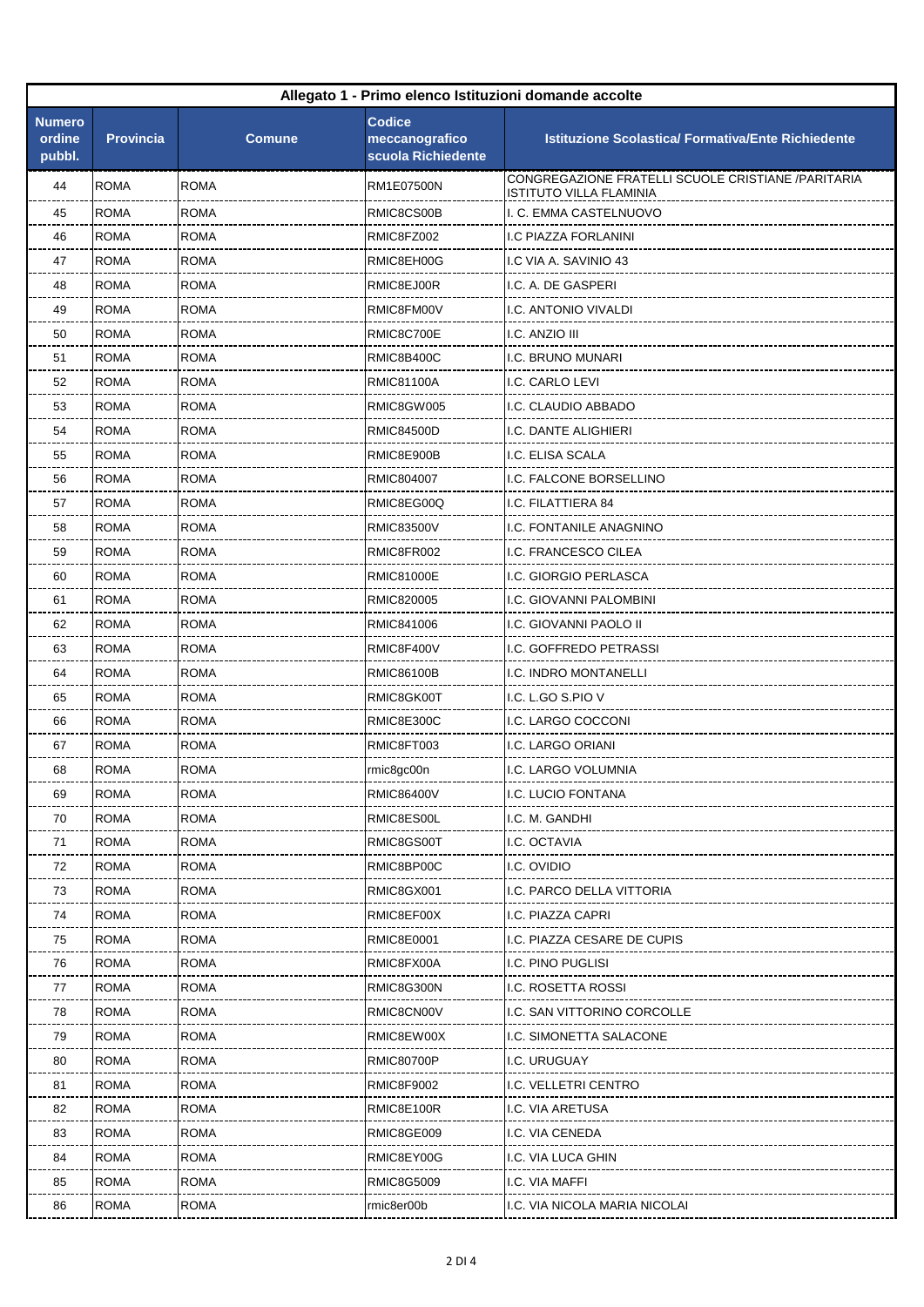| Allegato 1 - Primo elenco Istituzioni domande accolte |                  |               |                                                       |                                                           |
|-------------------------------------------------------|------------------|---------------|-------------------------------------------------------|-----------------------------------------------------------|
| <b>Numero</b><br>ordine<br>pubbl.                     | <b>Provincia</b> | <b>Comune</b> | <b>Codice</b><br>meccanografico<br>scuola Richiedente | <b>Istituzione Scolastica/ Formativa/Ente Richiedente</b> |
| 87                                                    | <b>ROMA</b>      | <b>ROMA</b>   | RMIC8GA002                                            | I.C. VIA P. STABILINI                                     |
| 88                                                    | <b>ROMA</b>      | <b>ROMA</b>   | RMIC8CT007                                            | I.C. VIA RUGANTINO 91                                     |
| 89                                                    | <b>ROMA</b>      | <b>ROMA</b>   | <b>RMIC84300T</b>                                     | I.C. VIA SOLIDATI TIBURZI                                 |
| 90                                                    | <b>ROMA</b>      | ROMA          | RMIC8FK007                                            | I.C.VIA DA SANGALLO                                       |
| 91                                                    | <b>ROMA</b>      | <b>ROMA</b>   | RMTN01000T                                            | I.I.S. C. COLOMBO                                         |
| 92                                                    | <b>ROMA</b>      | <b>ROMA</b>   | RMIS027004                                            | I.I.S. CARDUCCI                                           |
| 93                                                    | <b>ROMA</b>      | <b>ROMA</b>   | <b>RMIS09700A</b>                                     | I.I.S. CONFALONIERI DE CHIRICO                            |
| 94                                                    | <b>ROMA</b>      | <b>ROMA</b>   | RMIS119002                                            | I.I.S. DE AMICIS - CATTANEO                               |
| 95                                                    | <b>ROMA</b>      | ROMA          | RMIS069006                                            | I.I.S. E. AMALDI                                          |
| 96                                                    | <b>ROMA</b>      | <b>ROMA</b>   | RMIS08100R                                            | <b>I.I.S. ENZO FERRARI</b>                                |
| 97                                                    | <b>ROMA</b>      | <b>ROMA</b>   | RMIS06200B                                            | <b>I.I.S. GAETANO DE SANCTIS</b>                          |
| 98                                                    | <b>ROMA</b>      | <b>ROMA</b>   | <b>RMIS00800P</b>                                     | I.I.S. LEOPOLDO PIRELLI                                   |
| 99                                                    | <b>ROMA</b>      | <b>ROMA</b>   | <b>RMIS03200G</b>                                     | I.I.S. TOMMASO SALVINI                                    |
| 100                                                   | <b>ROMA</b>      | ROMA          | RMIS11400V                                            | <b>I.I.S. TORRICELLI</b>                                  |
| 101                                                   | <b>ROMA</b>      | <b>ROMA</b>   | RMIS063007                                            | I.I.S. VIA ALBERGOTTI 35                                  |
| 102                                                   | <b>ROMA</b>      | <b>ROMA</b>   | <b>RMIS01600N</b>                                     | I.I.S. VIA DELLE SETTE CHIESE 259                         |
| 103                                                   | <b>ROMA</b>      | <b>ROMA</b>   | RMIS113003                                            | I.I.S.CROCE-ALERAMO                                       |
| 104                                                   | <b>ROMA</b>      | <b>ROMA</b>   | <b>RMIS08900B</b>                                     | I.I.S.S. ROBERTO ROSSELLINI                               |
| 105                                                   | <b>ROMA</b>      | ROMA          | RMTF02000R                                            | I.I.T.S. ARMELLINI                                        |
| 106                                                   | <b>ROMA</b>      | <b>ROMA</b>   | RMPM160003                                            | I.M. V. GASSMAN                                           |
| 107                                                   | <b>ROMA</b>      | <b>ROMA</b>   | RMPM08000B                                            | I.M.S. MARGHERITA DI SAVOIA                               |
| 108                                                   | <b>ROMA</b>      | <b>ROMA</b>   | RMRH07000D                                            | I.P.S.E.O.A. V. GIOBERTI                                  |
| 109                                                   | <b>ROMA</b>      | <b>ROMA</b>   | <b>RMRH02000C</b>                                     | I.P.S.O.A. PELLEGRINO ARTUSI                              |
| 110                                                   | <b>ROMA</b>      | ROMA          | RMRH01000T                                            | I.P.S.O.A. TOR CARBONE                                    |
| 111                                                   | <b>ROMA</b>      | <b>ROMA</b>   | <b>RMTA06000E</b>                                     | I.T.A. EMILIO SERENI                                      |
| 112                                                   | <b>ROMA</b>      | <b>ROMA</b>   | RMTA070005                                            | I.T.A. GIUSEPPE GARIBALDI                                 |
| 113                                                   | <b>ROMA</b>      | <b>ROMA</b>   | RMTF090003                                            | I.T.I.S. G. GALILEI                                       |
| 114                                                   | <b>ROMA</b>      | <b>ROMA</b>   | RMTF110003                                            | I.T.I.S. GIOVANNI XXIII                                   |
| 115                                                   | <b>ROMA</b>      | ROMA          | RMIS092007                                            | ISTITUTO DI ISTRUZIONE PER SORDI A. MAGAROTTO             |
| 116                                                   | <b>ROMA</b>      | ROMA          | RMIE0330GG                                            | ISTITUTO FILIPPO SMALDONE                                 |
| 117                                                   | <b>ROMA</b>      | ROMA          | RMPC08500A                                            | ISTITUTO GESU' NAZARENO/ PARITARIA MARIA AUSILIATRICE     |
| 118                                                   | <b>ROMA</b>      | <b>ROMA</b>   | RM1E193004                                            | ISTITUTO S. G. FALCONIERI                                 |
| 119                                                   | <b>ROMA</b>      | <b>ROMA</b>   | <b>RMSL04000R</b>                                     | L.A.S. ALESSANDRO CARAVILLANI                             |
| 120                                                   | <b>ROMA</b>      | ROMA          | RMPC200004                                            | L.C.L.S. ARISTOFANE                                       |
| 121                                                   | <b>ROMA</b>      | <b>ROMA</b>   | rmps010004                                            | L.S. ANTONIO LABRIOLA                                     |
| 122                                                   | <b>ROMA</b>      | ROMA          | RMPS17000L                                            | L.S. ISACCO NEWTON                                        |
| 123                                                   | <b>ROMA</b>      | ROMA          | RMPS26000V                                            | S. L. PASTEUR                                             |
| 124                                                   | <b>ROMA</b>      | <b>ROMA</b>   | <b>RMPS24000N</b>                                     | L.S. MORGAGNI                                             |
| 125                                                   | <b>ROMA</b>      | ROMA          | RMIS026008                                            | L.S. NICCOLO MACHIAVELLI                                  |
| 126                                                   | <b>ROMA</b>      | ROMA          | RMPS27000D                                            | L.S. PLINIO SENIORE                                       |
| 127                                                   | <b>ROMA</b>      | ROMA          | RMPS48000T                                            | L.S. TALETE                                               |
| 128                                                   | ROMA             | ROMA          | RMPS060005                                            | L.S.S. C. CAVOUR                                          |
| 129                                                   | <b>ROMA</b>      | <b>ROMA</b>   | RMPS090001                                            | L.S.S. FEDERIGO ENRIQUES                                  |